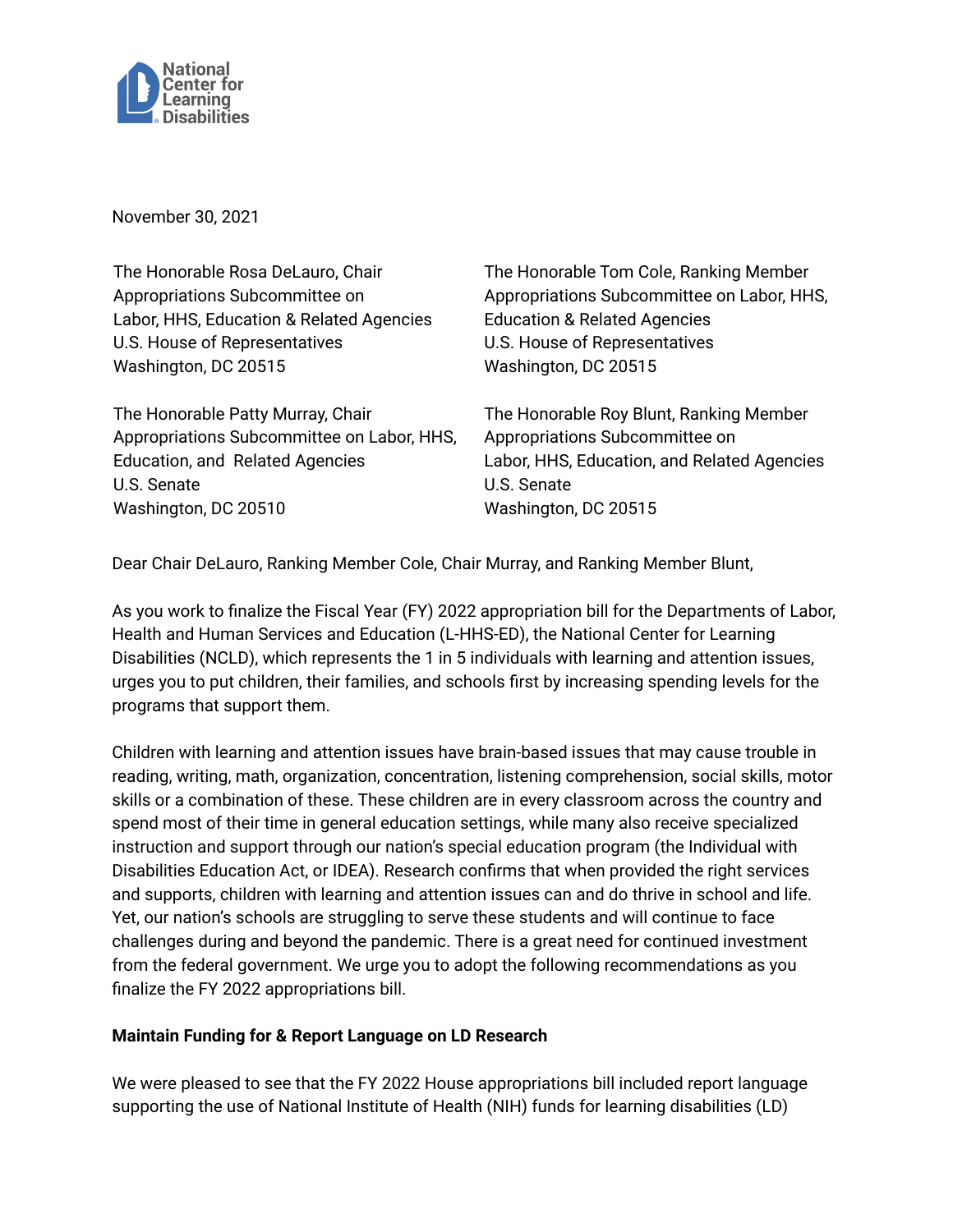research. The Eunice Kennedy Shriver National Institute for Child Health and Human Development (NICHD) within NIH has been the leading source of funding for LD research for decades and has yielded groundbreaking research in the science of reading and other areas. The U.S. House of Representatives and Senate recognized the importance of this research and included report language in their FY 22 funding bills:

*Learning Disabilities Research Centers and Learning Disabilities Innovation Hubs.—The Committee is increasingly concerned with the decline in achievement for students with disabilities and recognizes the need for continued research and improved interventions, particularly in light of the COVID–19 crisis, which has led to significant loss of in-person instruction for many students. The Committee recognizes the importance of NICHD's funding of Learning Disabilities Research Centers and Learning Disabilities Innovation Hubs, which are the only source of Federal funding available to researchers interested in exploring child development and learning disabilities to conduct randomized control trials and explore the relationships between different variables at work. While learning disabilities do impact an individual's education and academic achievement, these disorders are brain-based, and so clinical research using the latest technology and advances in neuroscience is essential. To continue robust research into language, reading development, learning disabilities, and disorders that adversely affect the development of listening, speaking, reading, writing, and mathematics abilities, the Committee urges NICHD to continue its investment in its Learning Disabilities Research Centers and Learning Disabilities Innovation Hubs (*PAGE [127-128\)](https://www.congress.gov/117/crpt/hrpt96/CRPT-117hrpt96.pdf#page=127)

We urge you to continue supporting NIH and NICHD in FY 2022 and to include this report language in the final bill to signal the importance of scientific research on learning disabilities. Specifically, as NIH continues to see increases in its annual appropriation, we urge you to increase NICHD and maintain funding for the Learning Disabilities Research Centers' (LDRCs)/Innovation Hubs Program, which have received approximately \$8M per year in 5-year grant cycles over the last 25+ years.

## **Increase Funding for Critical Education Programs**

Furthermore, to support students with learning disabilities, their parents, and the educators who work with them, NCLD urges you to pass a funding bill that increases investments in our public schools through the following programs:

- Fund the **Individual with Disabilities Education Act (IDEA) Part B Grants to States** at \$15.5 billion;
- Fund **IDEA Part B Section 619** at \$503 million;
- Fund **IDEA Part C** at \$732 million;